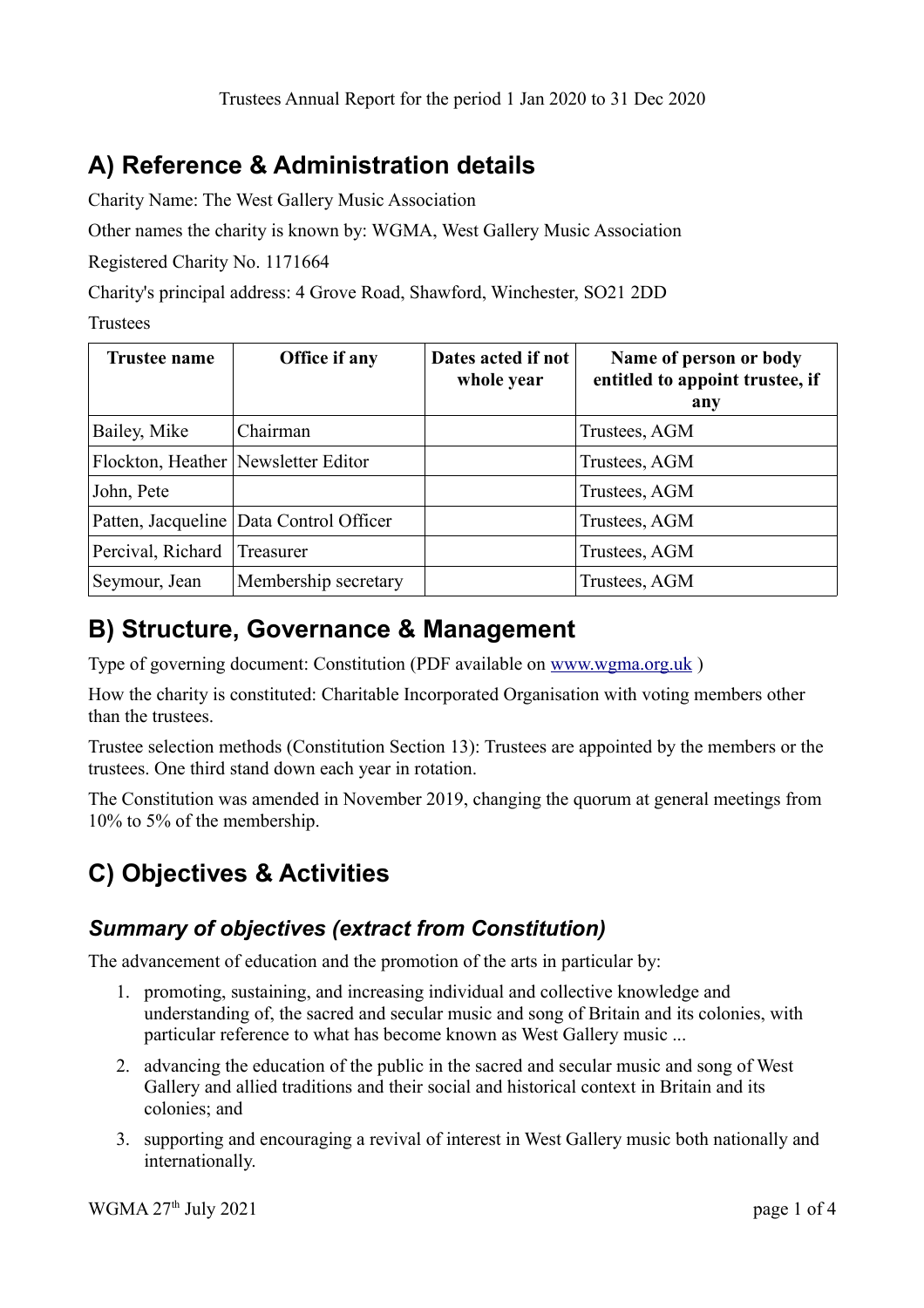#### *Summary of the main activities undertaken for the public benefit*

The trustees having had regard to the guidance issued by the Charity Commission on public benefit, members of the WGMA had planned a programme of events, including educational workshops, research meetings, concerts and singing days in many parts of England.

Given the Covid-19 pandemic, live events were cancelled from March onwards, and online Zoom events gradually became regular.

Online events were publicised in the quarterly newsletter, on the WGMA web site, and by email. Reports of events were often included in the newsletter.

A few research reports and other editorial articles were included in the newsletter.

Publications including music CDs, music anthologies and text books are available through the web site.

#### *Legacy Policies in effect, formally adopted 12 Jan 2018*

Policy 140723 Grants to assist funding of workshops ( PDF on [www.wgma.org.uk](http://www.wgma.org.uk/) )

Policy 120801 Grants to assist attendance at WGMA events ( PDF on [www.wgma.org.uk](http://www.wgma.org.uk/) )

140616 Terms of Reference Research subcommittee

120613 WGMA Job Specification – Music Director ( PDF on [www.wgma.org.uk](http://www.wgma.org.uk/) )

### **D) Significant events, Achievements & Performance**

The trustees congratulate the many members who contrived to spread the knowledge and enjoyment of West Gallery music.

#### **Live events**

At least 10 concerts attended by significant numbers of non-members were given before lockdown, and three live workshops. The last live event of the year was on Saturday  $7<sup>th</sup>$  March.

Optimism remained high throughout the year, but only sporadic small instrumental groups were able to meet live. Singing remained a high risk and essentially banned activity.

#### **Zoom**

During the course of the next few months, members of many choirs organised regular online events using Zoom. As expertise grew, the online attendance became more widespread. It spread beyond the usual attendances of the choirs concerned, in some cases to members outside the UK, and to their friends and contacts.

Those choirs with the largest libraries of recordings of concert or workshop performances were the best placed to offer a varied session of tracks for a Zoom sing-along. It was a rewarding experience for some, to see familiar faces on the screen, and to sing along with recordings of events that many of us had originally enjoyed.

Pleasing feedback was given to the trustees by people living alone or as couples, who valued these Zoom sessions not only for the music, but also for the social contact in chat rooms, and the chance to meet friends old and new. This contribution to well-being was unexpected, and proved to be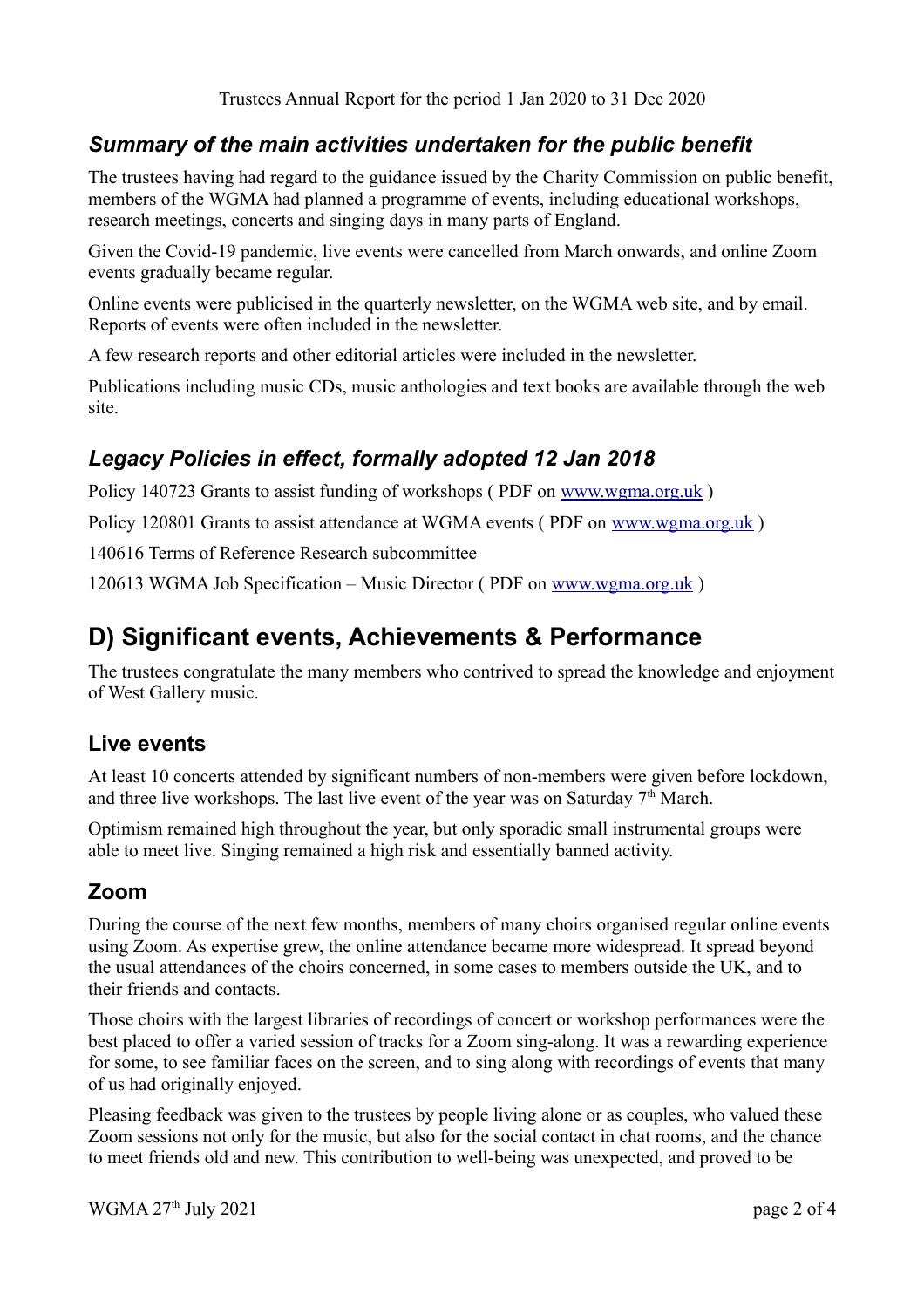important.

Some members who don't belong to member choirs have asked for Zoom events to continue after live events started.

#### **Celebratory sings**

On August 2<sup>nd</sup>, to celebrate our usual presence at Sidmouth Folk Festival, a small number of people gathered outdoors in Sidmouth, joined via Zoom by members and friends from many parts of Britain. Singing was from the anthology, Seaside Harmony, which had been launched in 2019.

On  $30<sup>th</sup>$  December, to mark the  $30<sup>th</sup>$  anniversary of the WGMA, a Zoom sing took place using the Gold Book, our  $20<sup>th</sup>$  anniversary anthology. The  $2010$  event had been recorded, and we sang along with ourselves enthusiastically.

#### **Lockdown Choir**

Phil Price encouraged members and friends to contribute to a series of online projects. He provided sheet music and guide tracks online, and mixed and published the results on YouTube. Singers and players from many countries contributed.

#### **Statistics**

We were not able to gather statistics comparable with previous years.

Pete John was able to gather summaries from 22 member quires. Some of these had already submitted information for inclusion in the Newsletter. The sad, but not unexpected, news arrived that Gloucester Gallery Quire had disbanded, to add to the loss recorded last year of William East and Wolds Apart quires.

Choral music was suspended by central decree in mid-March 2020, and it was not possible to resume live choral activity during the year. Most of our quires took local action to maintain contacts between members, many instigating meetings via Zoom, although this level of technical activity proved too much for many members: of the quires reporting this as having been successful several added that no more than half of their strength were willing to maintain engagement by this medium. For those members comfortable with the technology, however, musical meetings by Zoom were enthusiastically embraced, with significant numbers participating in regular events hosted by The Madding Crowd (TMC) and London Gallery Quire (LGQ).

Other quires which reported using Zoom for local practice or simply for staying in touch were: Bedford Gallery Quire, Bristol Harmony, Called to be Saints, The Greenwood West Gallery Quire, Immanuel's Ground, The Marsh Warblers, Purbeck Village Quire, Sussex Harmony, Vital Spark and The West Gallery Quire (Crediton).

Groups who remarked on participation in TMC and LGQ Zooms were Amber Valley Quire, Beaminster Gallery Quire, Bedford Gallery Quire, Bristol Harmony, Called to be Saints, Immanuel's Ground, Purbeck Village Quire, Sussex Harmony, The Thomas Clark Quire and The West Gallery Quire (Crediton).

#### **Support**

Over the 30 years since the WGMA was formed, sound recordings have been made at workshop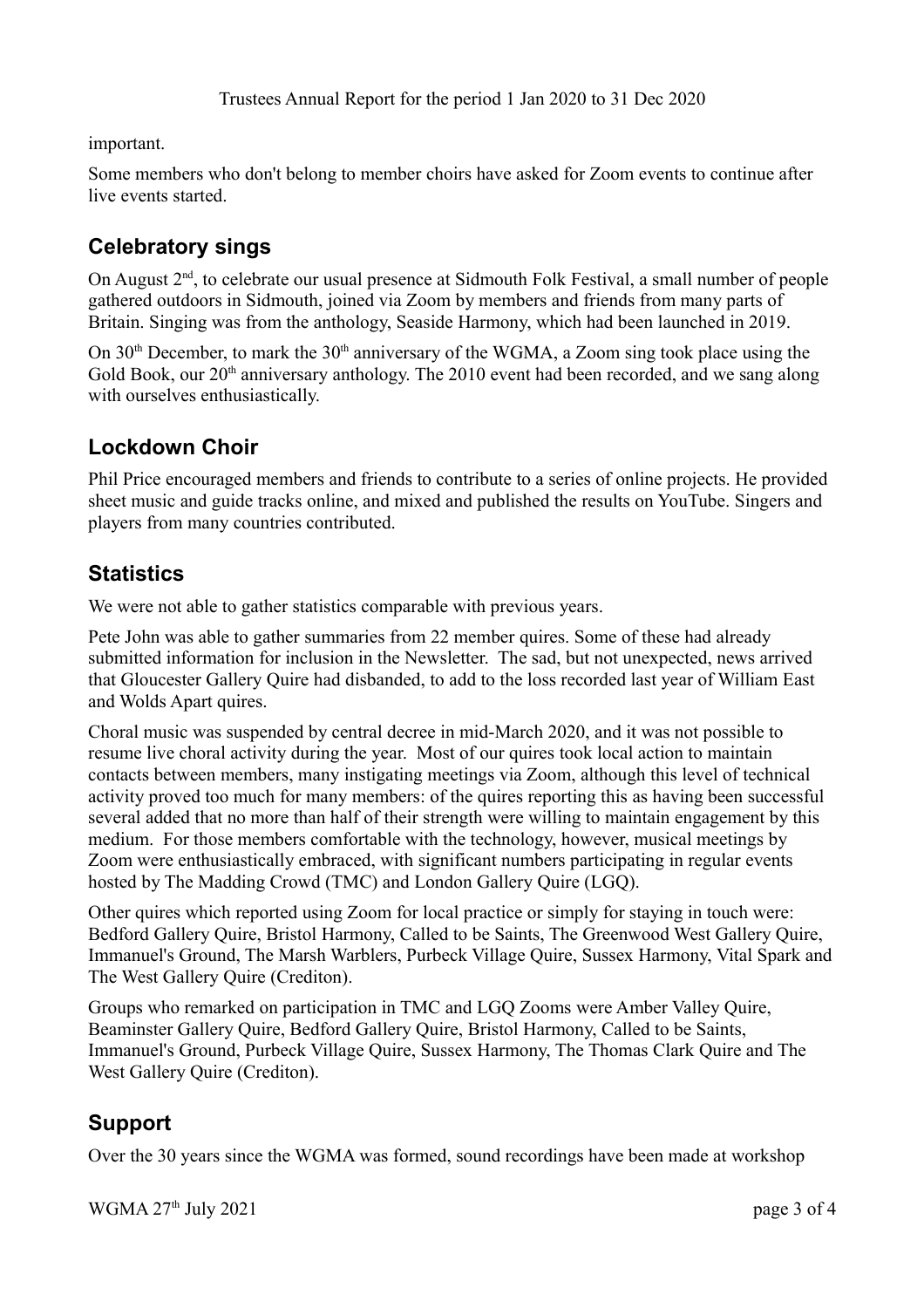Trustees Annual Report for the period 1 Jan 2020 to 31 Dec 2020

events and concerts by many people. Over 2500 tracks are available, of hundreds of distinct pieces. Tracks were shared between choirs to help their recorded repertoires.

Thanks are due to the many people who acquired and exploited various IT skills not previously needed, but invaluable in bringing our music to the online audience.

The web site calendar was maintained throughout the year with notices of forthcoming events. We are grateful to Tony Singleton for his voluntary efforts as Webmaster.

The newsletter was published at the equinoxes and solstices, thanks to editor Heather Flockton.

### **E) Financial Review**

No events were run solely by the WGMA.

No funds are in deficit.

Principal income was from members' subscriptions, and from a small volume of sales of music anthologies, books and recordings.

We thank Zuzanna Forster-Fake for services as Financial Scrutineer.

### **F) Other optional information**

It was a difficult year to provide value to members, and a few resigned. All member choirs had a hard time keeping their members in touch and active.

We were unable to offer much to those people who found Zoom unsatisfying, which for some choirs made Zoom unviable, with too few members engaged.

### **G) Declaration**

The trustees declare that they have approved the trustees' report above.

Full name: Peter George Leonard John Position: Secretary 27<sup>th</sup> July 2021 Date:

Michael C. Bailee

Full name: Michael Casson Bailey Chairman Position: Date: 27rh July 2021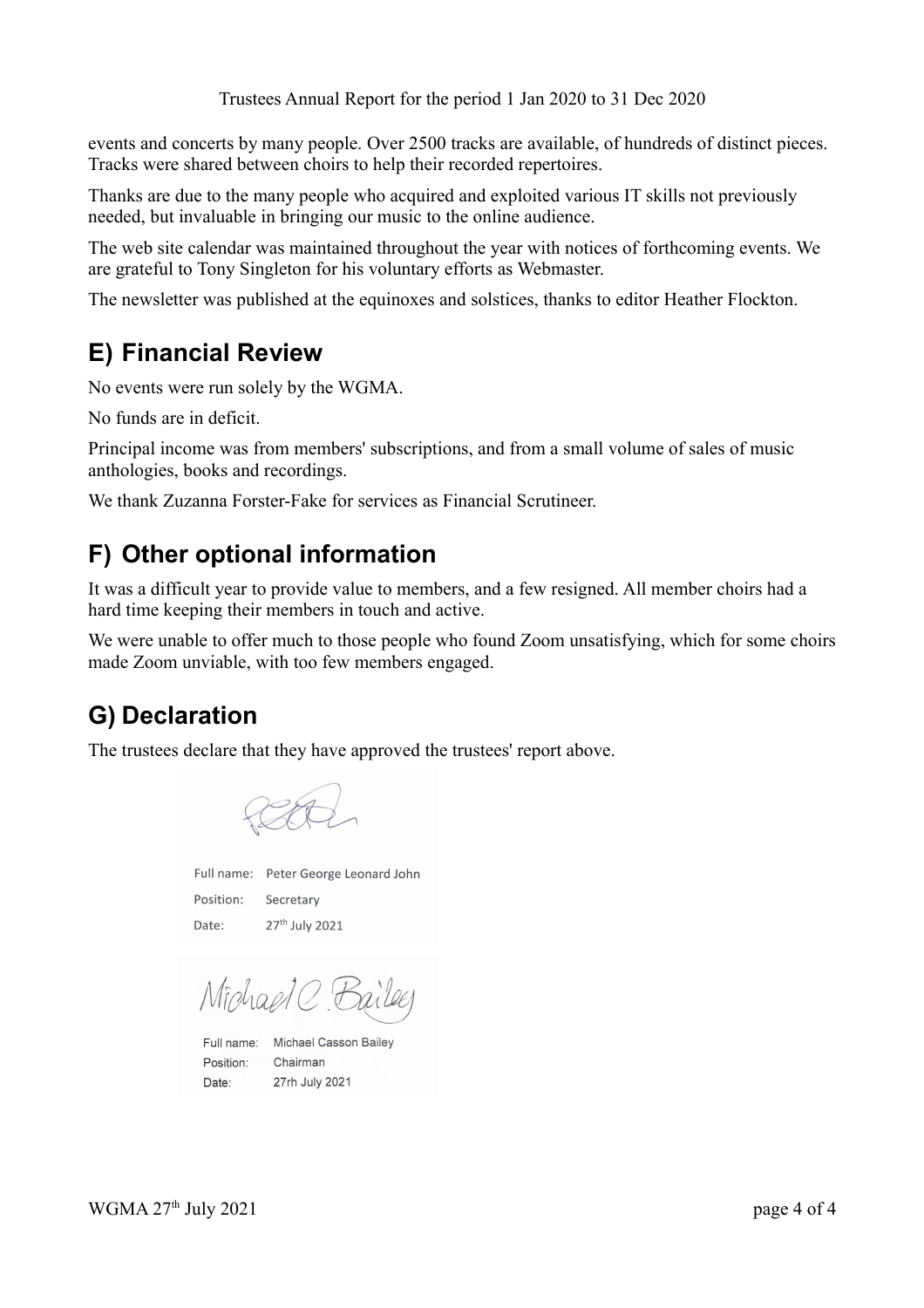| <b>The West Gallery Music Association</b><br><b>Income Statement</b> |                                                                  |          |           |          |
|----------------------------------------------------------------------|------------------------------------------------------------------|----------|-----------|----------|
| Year ended 31 December 2020                                          | Year ended 31 December<br>Year ended 31 December<br>2020<br>2019 |          |           |          |
| <b>Income</b>                                                        | £                                                                | £        | £         | £        |
| Subscriptions                                                        |                                                                  | 3,383.00 |           | 3,821.00 |
| <b>Autumn weekend</b><br>Sidholme 2019                               |                                                                  |          |           |          |
| Income                                                               |                                                                  |          | 15,823.00 |          |
| Expense                                                              | 0.00                                                             |          | 15,710.54 |          |
| Surplus                                                              | 0.00                                                             |          | 112.46    |          |
| <b>Net event income surplus</b>                                      |                                                                  | 0.00     |           | 112.46   |
| <b>Merchandise</b>                                                   |                                                                  |          |           |          |
| <b>Sales</b>                                                         | 333.40                                                           |          | 920.75    |          |
| Cost of sales                                                        | 293.31                                                           |          | 733.42    |          |
| Net merchandise income                                               |                                                                  | 40.09    |           | 187.33   |
| Interest on Deposit Accounts                                         |                                                                  | 23.54    |           | 78.58    |
| Total income/(net costs)                                             |                                                                  | 3,446.63 |           | 4,199.37 |
| <b>Expenditure</b>                                                   |                                                                  |          |           |          |
| Web Site                                                             | 126.00                                                           |          | 158.26    |          |
| Newsletter and directory                                             | 2,146.74                                                         |          | 1,649.91  |          |
| Paypal fees                                                          | 12.08                                                            |          | 6.67      |          |
| Liability Insurance                                                  | 80.00                                                            |          | 80.00     |          |
| Meeting room                                                         | 0.00                                                             |          | 319.00    |          |
| Cost of meetings                                                     |                                                                  |          | 527.21    |          |
| Research meetings                                                    |                                                                  |          | 176.40    |          |
| WGMA publicity & membership leaflet                                  | 0.00                                                             |          | 0.00      |          |
| <b>Total expenditure</b>                                             |                                                                  | 2,364.82 |           | 2,917.45 |
| <b>Surplus for the year</b>                                          |                                                                  | 1,081.81 |           | 1,281.92 |